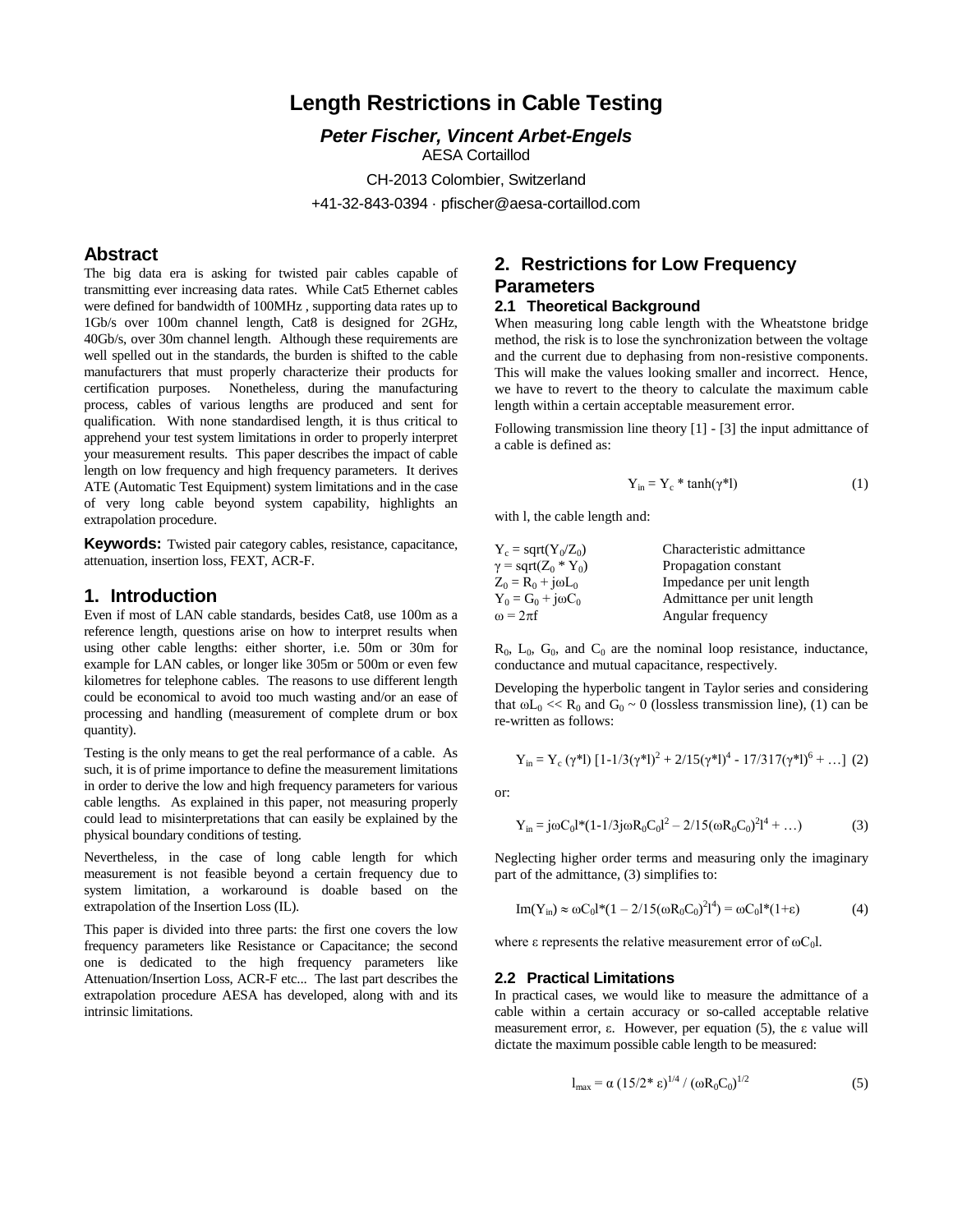with  $\alpha$  being a coefficient equals to 1 or 2 for single terminated or double terminated cable, respectively.

To illustrate this length restriction for low frequency parameters, we consider a numerical example based on the following typical parameters:

- ε of 2%
- Measuring frequency of 12.5 Hz
- A single terminated cable with a nominal loop resistance R<sub>0</sub> and mutual capacitance C<sub>0</sub> of 190  $\Omega$  and 45 nF (typical values for cat cables), respectively.

Plugging these values into equation (5) leads to a maximum cable length of ~24 km. However, by simply increasing the frequency to 1 kHz, this maximum cable length reduces to 2.6 km only.

Hence, this cable length limitation needs to be known in order to properly interpret the measured low frequency parameters of twisted pair category cables.

# **3. Restrictions for High Frequency Parameters**

### **3.1 Measurement Requirements and Challenges**

Requested lengths from cable manufacturers to evaluate their cables vary from very short to very long. The ISO/IEC and TIA standards for twisted pair category cables (CatXx) define a testing length of 100m. Nevertheless, for Cat8 with majority of applications within the data centres, the standards set a length of 30m.

For automatic test equipment (ATE) systems, measurement of 30m and up to 100m cable length does not usually present any problems, given that certain precautions are taken as explained in the following paragraphs.

ATE's are split into two groups: balun-based and balunless systems. In the case of balun-based ATE, the system performance is strongly dependent on the return loss of the baluns, specifically when testing short cables. And this poses stringent requirements on the calibration method.

For balunless systems, cables can be very short, i.e. few meters only. Additionally, not being limited by the baluns opens the door to even broader frequency range over more than 4 decades. Nevertheless, it still requires special care in the system calibration. A dedicated calibration method or 'Short length testing' option can be provided by ATE manufacturers [4].

For longer cables like 305m or 500m (to measure a complete box or a drum for instance), a VNA (Vector Network Analyser) with an extended dynamic range is needed to overcome the increased insertion losses (IL) in the DUT.

But then, the following question arises: What is the needed dynamic range (NDR) and how to estimate it?

#### **3.2 Needed Dynamic Range (NDR)**

#### *3.2.1 System capabilities*

Usually the NDR that allows proper test measurements is directly related to the maximum attenuation (or Insertion Loss, IL) of the cable under test. However, due to the far-end crosstalk induced by adjacent cable pairs, ACR-F (Attenuation to Crosstalk Ratio – Far-End) must also be taken into consideration. ACR-F is a calculated parameter according to the following equation:

$$
ACR-F [dB] = FEXT - IL
$$
 (6)

This equation is meaningful only if you can measure IL and FEXT over the full frequency range of interest, and ACR-F remains positive, i.e. FEXT>IL. This sets the limit for the NDR, which can be expressed as follows:

$$
NDR [dB] \ge IL + ACR-Fmargin
$$
 (7)

Typical IL and ACR-F values for CatXx cables are given in Tables 1-2 below (from [5]).

**Table 1: Maximum IL requirements (According to IEC 61156-5)**

| IL [dB]             | 100m | 305m  | 500m  |
|---------------------|------|-------|-------|
| Cat5e (@ 100MHz)    | 22.0 | 67.1  | 110.0 |
| $Cat6$ (@ 250MHz)   | 32.8 | 100.0 | 164.0 |
| $Cat6_A$ (@ 500MHz) | 45.3 | 138.2 | 226.5 |

**Table 2: Maximum ACR-F requirements (According IEC 61156-5, length scaling: IEC 61156-1)**

| $ACR-F[dB]$         | 100m | 305m | 500m |
|---------------------|------|------|------|
| Cat5e ( $@100MHz$ ) | 23.8 | 19.0 | 16.8 |
| $Cat6$ (@ 250MHz)   | 19.8 | 15.0 | 12.8 |
| $Cat6_A$ (@ 500MHz) | 13.8 | 9.0  | 6.8  |

Then, per equation (7), NDR is easily derived and shown in Table 3.

**Table 3: Needed Dynamic Range (NDR)**

| NDR [dB]            | 100m | 305m  | 500m  |
|---------------------|------|-------|-------|
| Cat5e (@ 100MHz)    | 45.8 | 86.1  | 126.8 |
| $Cat6$ (@ 250MHz)   | 52.6 | 115.0 | 176.8 |
| $Cat6_A$ (@ 500MHz) | 59.1 | 147.2 | 233.3 |

The NDR defines the minimum requirements. However, your ATE capability is not solely limited by the VNA but is further degraded by the internal connectors, RF cables and switches, and if in place baluns, etc.…. Hence, you must also include system margin and noise as expressed in the below equation:

ATE capability [dB] = VNA dynamic range - system margin noise distance (8)

In the following sub-sections and for illustration purposes, we perform the calculation for the two VNA models from Keysight, E5061B [6] and E5080A [7], respectively. Any other mid- and/or high-end VNA will deliver similar results and thus, these two examples could be considered as guidelines of good practice.

#### *3.2.2 Case 1: Keysight E5061B*

Key measurement parameters are the following:

- IF bandwidth specification: 1Hz
- VNA dynamic range: 125dB;
- System margin: 10dB;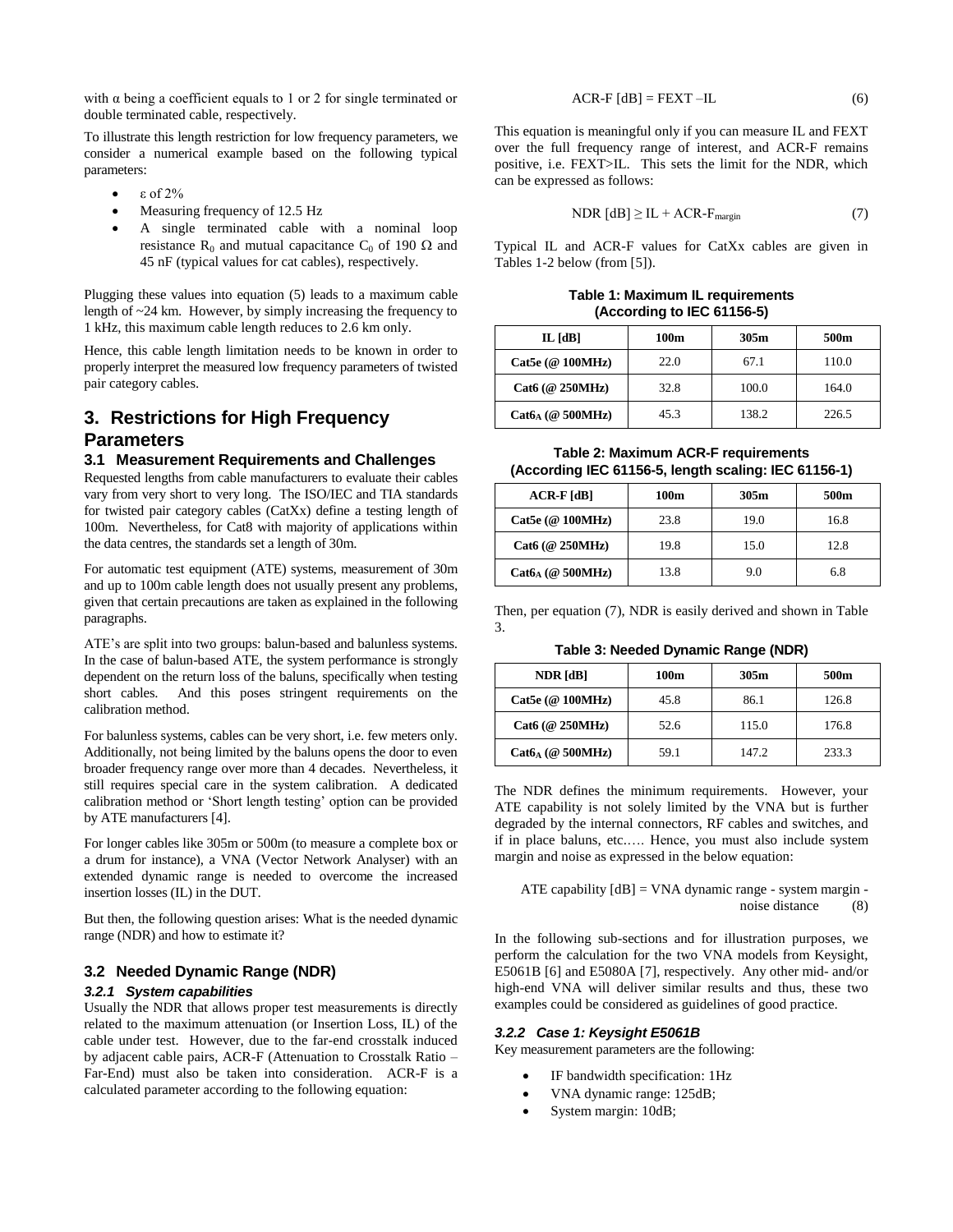Noise distance: 20dB

From equation (8), the ATE capability equals to: 125dB-10dB-20dB=95dB

This 95dB value will set the limit for system capability and thus, the maximum possible cable length. This is reported in Table 4 below, with the shaded area corresponding to system limitations, i.e. for cable length of 305m, only Cat5e could be tested and the system would be unable to measure 500m long cables.

**Table 4: Higher accuracy for the measurement, lower requirements for the VNA**

| NDR [dB]            | 100m | 305m  | 500m  |
|---------------------|------|-------|-------|
| Cat5e (@ 100MHz)    | 45.8 | 86.1  | 126.8 |
| Cat6 (@ 250MHz)     | 52.6 | 115.0 | 176.8 |
| $Cat6_A$ (@ 500MHz) | 59.1 | 147.2 | 233.3 |

#### *3.2.3 Case 2: Keysight E5080A*

Key measurement parameters are the following:

- IF bandwidth specification: 1Hz
- VNA dynamic range: 145dB;
- System margin: 8dB;
- Noise distance: 10dB

From equation (8), the ATE capability equals to: 145dB-8dB-10dB=127dB

Similarly, this 127dB value will set the limit for system capability as reported in Table 5 below. In this configuration, for 500m long cable, only Cat5e could be tested.

**Table 5. Lower accuracy for the measurement, higher requirements for the VNA**

| NDR [dB]            | 100m | 305m  | 500m  |
|---------------------|------|-------|-------|
| Cat5e (@ 100MHz)    | 45.8 | 86.1  | 126.8 |
| Cat6 (@ 250MHz)     | 52.6 | 115.0 | 176.8 |
| $Cat6_A$ (@ 500MHz) | 59.1 | 147.2 | 233.3 |

### **3.3 Other Limitations**

#### *3.3.1 Internal crosstalk of the ATE*

Obviously, the above calculations are only achievable if the ATE provides a better internal crosstalk (or isolation) than what is required by the NDR. A system upgrade would require testing and improvement if weaknesses are found.

### *3.3.2 Measurement time*

For a 100m cable the standard IF bandwidth is usually set at 1 kHz. In the 2 cases shown above, we used the smallest IF bandwidth of 1 Hz in order to get the best system performance.

However, reducing the IF bandwidth leads to an increase in the measurement time. In the case of Keysight E5080A VNA [7], it comes as no surprise that a reduction of ~10 in IF bandwidth results in a similar increasing factor in measurement time. For instance, a

change in IF bandwidth from 1 kHz to 1 Hz will increase the measurement time from 195ms to 195sec (3min 15sec), respectively (and this for a 201 points setting).

### *3.3.3 Cable type and boxing process*

Additionally the cable type has to be considered. U/UTP cables measured in boxes or on drums can show some increased crosstalk as the turns or ends can be very close to each other and additional coupling can occur which would not happen if the cable would be laid straight out on the floor. S/FTP will be less sensitive to coupling due to the intrinsic screening of the cable design.

The boxing and/or recoiling process can also cause issues in return loss by frequent sporadic mechanical stress. This would be seen by sharp peaks which would normally disappear after stretching cables out during installation, although not always.

## **4. Measurement beyond System Capability**

### **4.1 Extrapolation Procedure**

As illustrated in section 3, there are physical limitations to ATE and the range of measurements that can be performed for a given VNA dynamic range. Though, outside this restricted measuring range, theoretical extrapolation is feasible in order to obtain a feeling of cable performances and a rough evaluation of compliance to standards.<sup>1</sup>

As such, ATE manufacturers have developed software procedures to extrapolate IL, specifically in the case of long cables for which the test system does not permit measurement beyond a certain frequency range [4].

The procedure consists in performing the following 3 steps:

- 1. Measuring the cable IL up to the maximum frequency of interest
- 2. Extrapolating IL up to the max frequency
- 3. Normalize IL to 100m cable length

The extrapolation is based on the following well-known nonpolynomial equation for IL:

$$
IL = a * sqrt(f) + b * f + c/sqrt(f)
$$
\n(9)

where a, b, and c, are constant coefficients, representing:

a: copper losses including skin effect

 $\overline{a}$ 

- b: dielectric losses related to the loss tangent
- c: mismatch losses related to impedance mismatch between the DUT and the test equipment at low frequencies

The values for these constants are category cables specific. They can be found in reference [8]. Not surprisingly, the main contribution comes from the "a" term linked to the copper losses at low frequencies and then the "b" term at very high frequencies.

<sup>&</sup>lt;sup>1</sup> Needless to say that intrinsically, extrapolating leads to approximations only and that ATE manufacturers would neither be liable for any claims nor warrant the obtained results.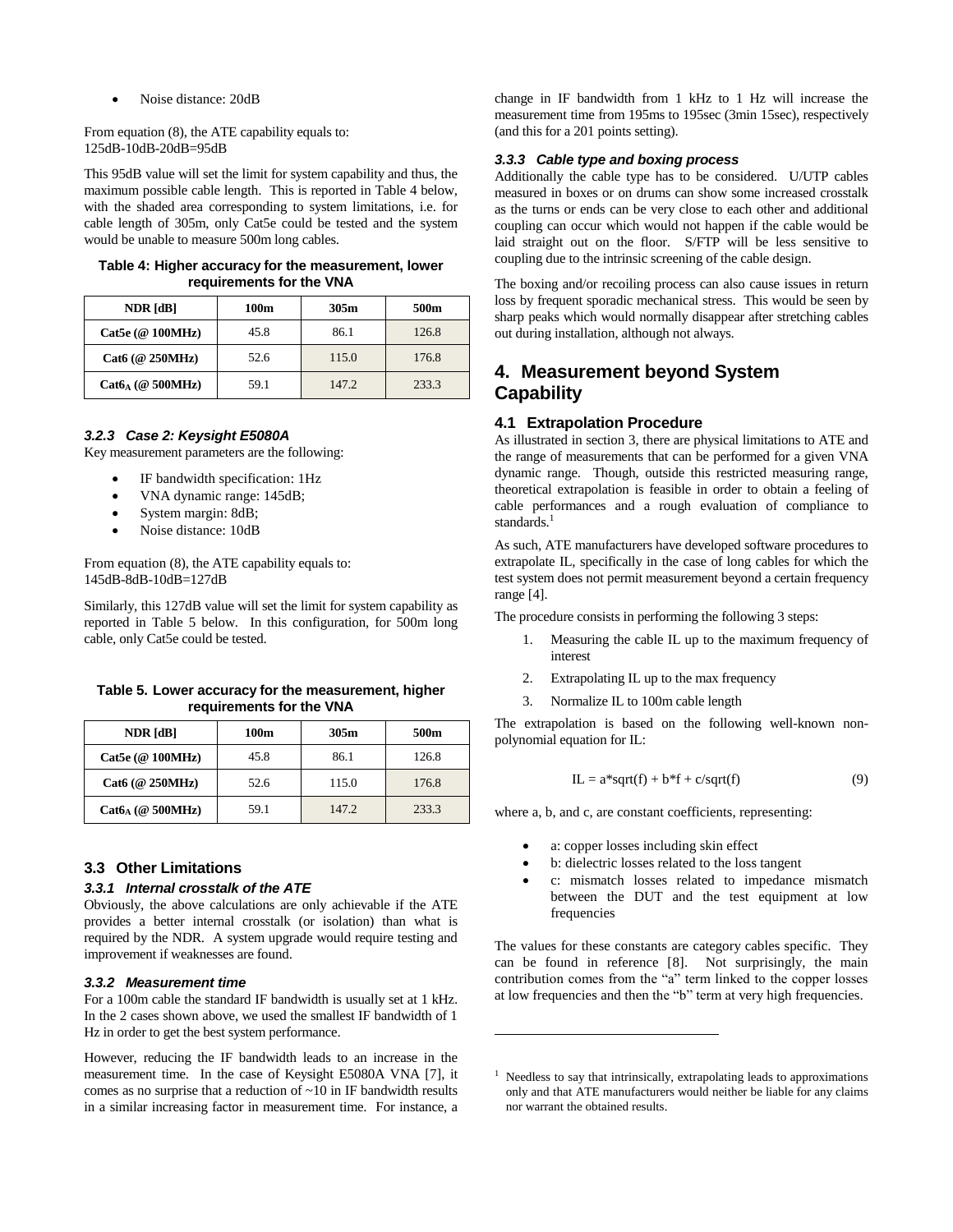#### **4.2 Experimental Data**

The 3 steps approach described in 4.1 is applied for a  $180$ m Cat $6_A$ long cable. The corresponding IL curve is illustrated in Figure 1. As observed, once reached the ATE capability limit at ~600MHz for 80dB IL, the curve is becoming "noisy" and thus without any physical significance.



**Figure 1: Measured IL for 180m long cable**

The extrapolation step starts by fitting IL in Figure 1 over a frequency range for which the ATE capability is sufficient, i.e. up to ~600MHz, and then extrapolating using polynomial regressions. The result is shown in Figure 2, with the extrapolated part from 60dB onwards in blue-green dashes.



**Figure 2: IL extrapolation from 60dB onwards (blue-green dashed line)**

And at last, the normalization to 100m cable length, as shown in Figure 3.



**Figure 3: Extrapolated IL normalized to 100m**

Similarly, this extrapolation procedure has been applied to the calculation of ACR-F. It is depicted in Figure 4 for the same 180m long cable.



**Figure 4: ACR-F after FEXT measurement and subtraction of extrapolated and normalized IL**

As demonstrated, this procedure allows for an estimation of cable performance and as such, represents a fast approach to mass testing of boxes and/or drums for cable length beyond 100m. However, it does not in any means prevent for the need of frequent testing of standardised 100m long samples to ensure a high quality production according to standards.

## **5. Conclusions**

Test measurement of cables to meet standard requirements is becoming a prerequisite. Although standards are dictating specific cable lengths per category types for testing, the production environment for multiple reasons does not always permit to meet these length constraints. But then, relevant measurements hinge on the technical mastering of your test system and test environment.

As highlighted in this paper, the cable length by itself can become a limitation, although this limitation can be overcome given certain experimental precautions.

For low frequency tests we can normally measure cables longer than 20 km, but this under some restrictions like conducting the measurement at the lowest frequency of 12.5Hz.

On the high frequency side, as no surprise, testing cables of 100m is always feasible. However, for cable length of 500m, only Cat5e cables can be tested. But this is achievable by using the lowest IF bandwidth at the expense of long measurement time. Although higher VNA dynamic range permits the testing of longer cable length, limitations come not only from the VNA itself but also from the noise level and system margin.

Higher category cables such as Cat7, Cat7<sub>A</sub> & Cat8, will be restricted to short lengths given that the needed dynamic range falls way beyond the ATE measurement capabilities.

Nevertheless, using a mathematical extrapolation and normalisation procedure for IL, it is feasible to guesstimate performances of long cables. Though, this procedure solely provides an assessment of the cable characteristics and does not prevent from the need for frequent